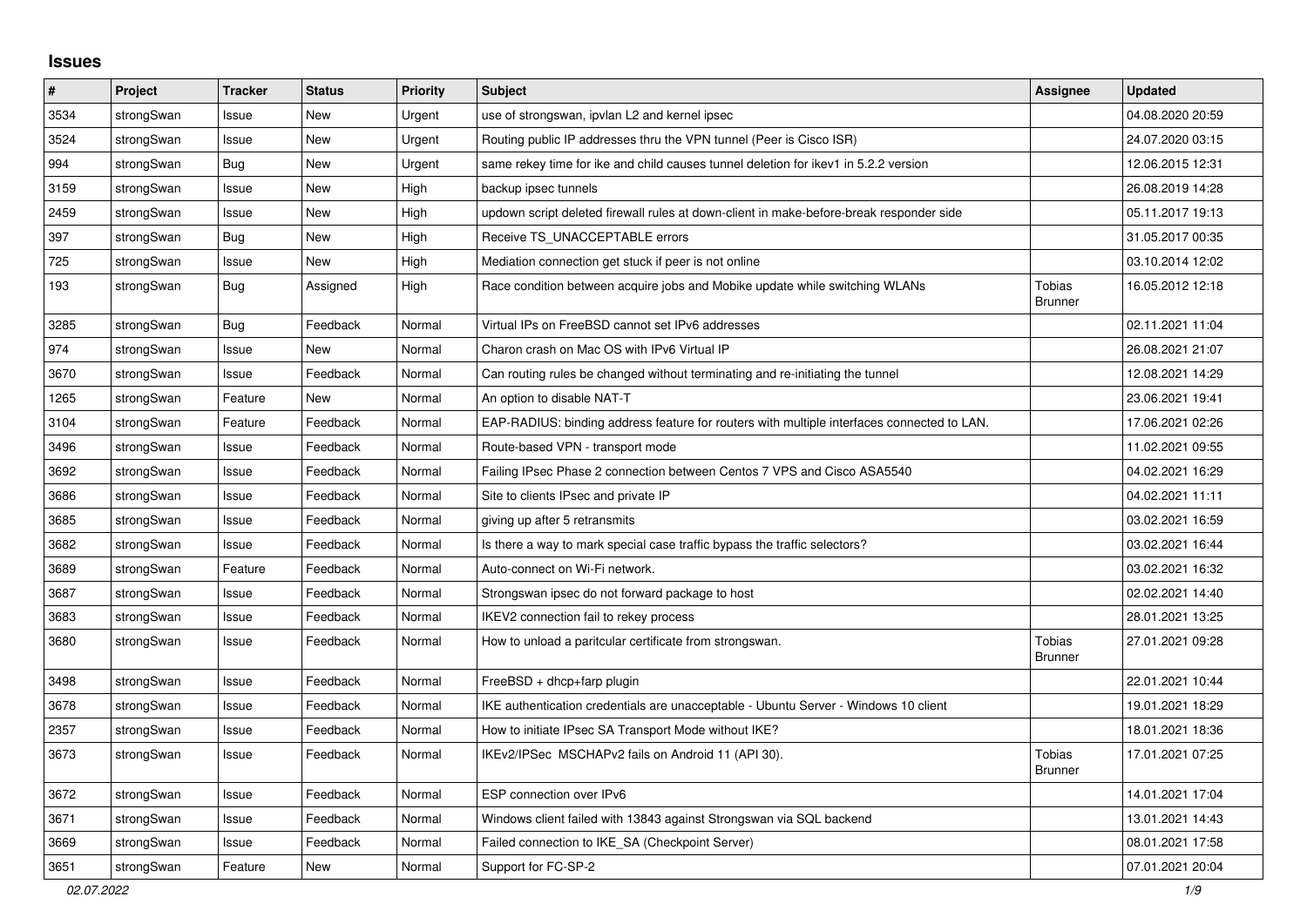| #    | Project    | <b>Tracker</b> | <b>Status</b> | <b>Priority</b> | <b>Subject</b>                                                                                                                      | <b>Assignee</b>          | <b>Updated</b>   |
|------|------------|----------------|---------------|-----------------|-------------------------------------------------------------------------------------------------------------------------------------|--------------------------|------------------|
| 3668 | strongSwan | Issue          | Feedback      | Normal          | Configuring the strongSwan Helm chart on openshift                                                                                  | Tobias<br><b>Brunner</b> | 07.01.2021 16:33 |
| 3663 | strongSwan | Issue          | Feedback      | Normal          | Multiple ways to end up with duplicate / redundant child SA entries                                                                 |                          | 06.01.2021 16:15 |
| 3665 | strongSwan | Issue          | Feedback      | Normal          | When there is data flow, the VPN tunnel will not automatically connect                                                              | Tobias<br><b>Brunner</b> | 05.01.2021 16:26 |
| 3662 | strongSwan | Issue          | Feedback      | Normal          | unamed session                                                                                                                      |                          | 04.01.2021 11:32 |
| 3652 | strongSwan | Issue          | Feedback      | Normal          | In strongswan ipsec.conf, how to set the "ike" parameters so that it can support all hash Algorithm<br>and DH group server support? |                          | 08.12.2020 12:35 |
| 3654 | strongSwan | Issue          | Feedback      | Normal          | The L2tp/ipsec tunnel interface will not be delete when the connect abnormal interrupt.                                             |                          | 08.12.2020 12:24 |
| 3653 | strongSwan | Feature        | Feedback      | Normal          | Is there any possibility to pass any non-standard parameters for tunnels (ike or child sa) for use by<br>custom plugin?             |                          | 08.12.2020 11:03 |
| 3650 | strongSwan | Issue          | Feedback      | Normal          | HA behaves very strange                                                                                                             |                          | 04.12.2020 08:53 |
| 3647 | strongSwan | Issue          | Feedback      | Normal          | Is it possible to receive INTERNAL_IP4_SUBNET attributes in updown scripts                                                          |                          | 02.12.2020 17:06 |
| 3643 | strongSwan | Issue          | Feedback      | Normal          | Strongswan and FRR NHRP                                                                                                             |                          | 01.12.2020 10:55 |
| 3642 | strongSwan | Issue          | Feedback      | Normal          | How to distinguish encapsulated packets from different interfaces                                                                   |                          | 30.11.2020 09:38 |
| 3640 | strongSwan | Issue          | Feedback      | Normal          | Problem surfing via VPN form Android APK on a sepcific Mobile Operator                                                              |                          | 26.11.2020 11:43 |
| 3636 | strongSwan | Issue          | Feedback      | Normal          | Tor behind VPN                                                                                                                      | Tobias<br><b>Brunner</b> | 23.11.2020 14:09 |
| 3630 | strongSwan | Issue          | Feedback      | Normal          | The certificate is loaded but not used.                                                                                             |                          | 18.11.2020 10:29 |
| 3628 | strongSwan | Issue          | Feedback      | Normal          | Constant `retransmit` while establishing CHILD SA                                                                                   |                          | 16.11.2020 10:14 |
| 3629 | strongSwan | Issue          | Feedback      | Normal          | IPSec enc only on specific dport/proto                                                                                              |                          | 16.11.2020 10:04 |
| 3620 | strongSwan | Issue          | Feedback      | Normal          | L2TP/IPSEC ipsec.conf setting                                                                                                       | Tobias<br><b>Brunner</b> | 12.11.2020 10:14 |
| 3625 | strongSwan | Issue          | Feedback      | Normal          | Always on VPN when the client is on the same LAN as the VPN server                                                                  |                          | 10.11.2020 18:45 |
| 3618 | strongSwan | Issue          | Feedback      | Normal          | Use side-band to configure strongswan's                                                                                             |                          | 09.11.2020 10:38 |
| 3616 | strongSwan | Issue          | Feedback      | Normal          | With Strongswan 5.7.2, unique=never not allowing multiple clients to establish tunnels with same<br>identity                        |                          | 05.11.2020 12:32 |
| 3617 | strongSwan | Issue          | Feedback      | Normal          | full-offload swanctl.conf                                                                                                           |                          | 03.11.2020 17:24 |
| 3614 | strongSwan | Issue          | Feedback      | Normal          | Certificate renewal for about to expire certificates                                                                                |                          | 30.10.2020 13:30 |
| 3607 | strongSwan | Issue          | Feedback      | Normal          | statusall option reports transport established two or three times per IP at start-up                                                |                          | 27.10.2020 16:48 |
| 3611 | strongSwan | Issue          | Feedback      | Normal          | Unable to Send Traffic Using NAT on EC2 Instance                                                                                    |                          | 27.10.2020 16:35 |
| 3610 | strongSwan | Issue          | Feedback      | Normal          | farp plugin conflicts with DHCP service                                                                                             |                          | 26.10.2020 18:06 |
| 3606 | strongSwan | Issue          | Feedback      | Normal          | Using ipsec tunnel from "foreign" subnet                                                                                            | Noel Kuntze              | 26.10.2020 12:23 |
| 3609 | strongSwan | Issue          | Feedback      | Normal          | Potential DNS server IP address conflicts                                                                                           |                          | 26.10.2020 11:12 |
| 3597 | strongSwan | Issue          | Feedback      | Normal          | IPSec Client on CentOS 8 - Can't connect using ShrewSoft VPN config file                                                            |                          | 21.10.2020 16:38 |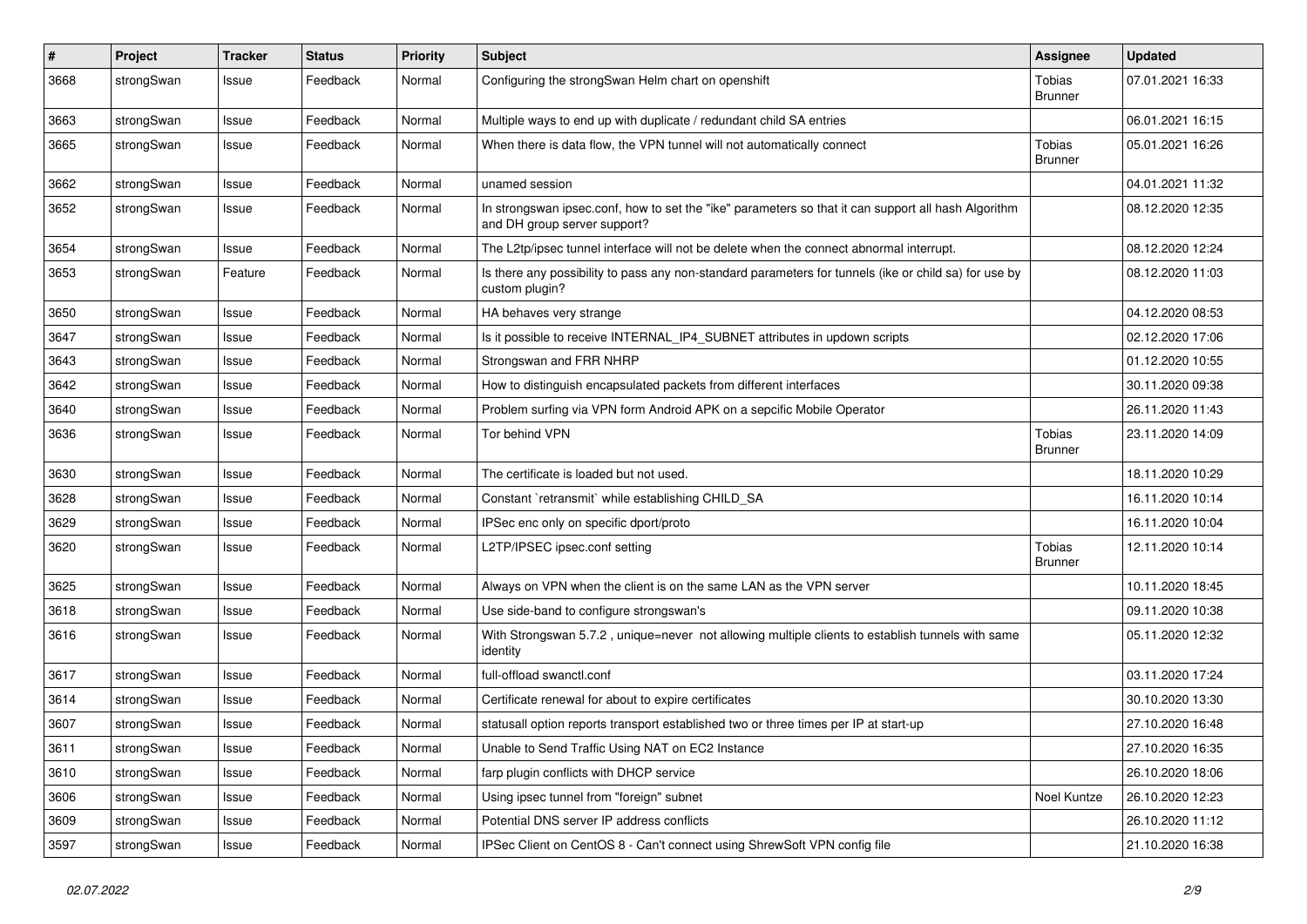| $\sharp$ | Project    | <b>Tracker</b> | <b>Status</b> | <b>Priority</b> | <b>Subject</b>                                                                              | <b>Assignee</b>          | <b>Updated</b>   |
|----------|------------|----------------|---------------|-----------------|---------------------------------------------------------------------------------------------|--------------------------|------------------|
| 3604     | strongSwan | Issue          | Feedback      | Normal          | Email Notification on down status                                                           |                          | 21.10.2020 10:54 |
| 3596     | strongSwan | Issue          | Feedback      | Normal          | no issuer certificate found for                                                             |                          | 21.10.2020 03:27 |
| 3603     | strongSwan | Issue          | Feedback      | Normal          | dns issue in config mode                                                                    |                          | 20.10.2020 11:50 |
| 3592     | strongSwan | Issue          | Feedback      | Normal          | Tunnel reported as established but log show "found encrypted payload, but no transform set" |                          | 20.10.2020 10:37 |
| 3598     | strongSwan | Issue          | Feedback      | Normal          | swanctl on Windows: Support aborting execution                                              |                          | 19.10.2020 15:01 |
| 3594     | strongSwan | Issue          | Feedback      | Normal          | How to see the traffic at ESP in UDP SPIs and forwarding rule                               | Tobias<br><b>Brunner</b> | 15.10.2020 13:57 |
| 3593     | strongSwan | Issue          | Feedback      | Normal          | Need variable tracking make_before_break state into updown scripts                          |                          | 13.10.2020 09:59 |
| 3588     | strongSwan | Issue          | Feedback      | Normal          | VPN setup over 4G                                                                           |                          | 08.10.2020 14:13 |
| 3573     | strongSwan | Issue          | Feedback      | Normal          | ike2 and transit traffic                                                                    |                          | 05.10.2020 10:55 |
| 3580     | strongSwan | Issue          | Feedback      | Normal          | encapsulation and packets not routing into tunnel problems                                  |                          | 02.10.2020 10:03 |
| 3584     | strongSwan | Issue          | Feedback      | Normal          | Separate ipsec.conf file per conn and separate ipsec.secrets file per conn                  | Tobias<br><b>Brunner</b> | 30.09.2020 17:06 |
| 3577     | strongSwan | Issue          | Feedback      | Normal          | StrongSwan Connection adding and deleting over network.                                     |                          | 28.09.2020 15:13 |
| 3578     | strongSwan | Issue          | Feedback      | Normal          | ipsec connection to FortiClient VPN                                                         |                          | 28.09.2020 15:08 |
| 3576     | strongSwan | Issue          | Feedback      | Normal          | strongswan on openwrt virtual ip inside ipsec tunnel                                        |                          | 25.09.2020 17:01 |
| 3575     | strongSwan | Issue          | Feedback      | Normal          | Tunnel of IPv6 Over IPv4 not accespting Jumbo Packets                                       |                          | 23.09.2020 16:44 |
| 3568     | strongSwan | Issue          | Feedback      | Normal          | vpn connection is unstable                                                                  |                          | 23.09.2020 16:28 |
| 3566     | strongSwan | Issue          | Feedback      | Normal          | Number of simultaneous connections limited to 1000 in a cluster                             |                          | 18.09.2020 09:46 |
| 3565     | strongSwan | Issue          | Feedback      | Normal          | Filtering out logs or plugin in to do so                                                    |                          | 16.09.2020 11:45 |
| 3564     | strongSwan | Issue          | Feedback      | Normal          | Out of order packets are generated if strong swan is running on multiple cores              |                          | 16.09.2020 10:01 |
| 3561     | strongSwan | Issue          | Feedback      | Normal          | Azure P2S VPN Linux connection error                                                        |                          | 15.09.2020 12:22 |
| 3560     | strongSwan | Issue          | Feedback      | Normal          | PSK tunnel working - Cert fails with fragmention errors                                     | Tobias<br><b>Brunner</b> | 11.09.2020 14:15 |
| 3558     | strongSwan | Issue          | Feedback      | Normal          | deleting half open IKE_SA with x.x.x.x after timeout with iOS device                        |                          | 05.09.2020 21:23 |
| 3536     | strongSwan | Issue          | Feedback      | Normal          | When Create multiple tunnels restart ipsec service will establish fail.                     |                          | 03.09.2020 13:58 |
| 3537     | strongSwan | Issue          | Feedback      | Normal          | IPv6 Packets are not transferred from server to client through IPSec using RPC protocol     |                          | 01.09.2020 12:50 |
| 3552     | strongSwan | Issue          | Feedback      | Normal          | Internet disconnects after once VPN is established                                          |                          | 30.08.2020 05:35 |
| 3545     | strongSwan | Issue          | New           | Normal          | Configuration model for multiple-VRF tunnel endpoints                                       |                          | 18.08.2020 13:50 |
| 3291     | strongSwan | Issue          | Feedback      | Normal          | IPSec IKEv2 Client to VPN service 2                                                         | Tobias<br><b>Brunner</b> | 16.08.2020 12:58 |
| 3392     | strongSwan | Issue          | Feedback      | Normal          | mark=%unique and no Internet-connection with VPN                                            |                          | 31.07.2020 15:26 |
| 3490     | strongSwan | Issue          | Feedback      | Normal          | Selecting incorrect auth mode for IKEv1                                                     |                          | 21.07.2020 21:26 |
| 3516     | strongSwan | Issue          | Feedback      | Normal          | Close IKE_SA after expiry without rekey/reauth                                              |                          | 20.07.2020 19:32 |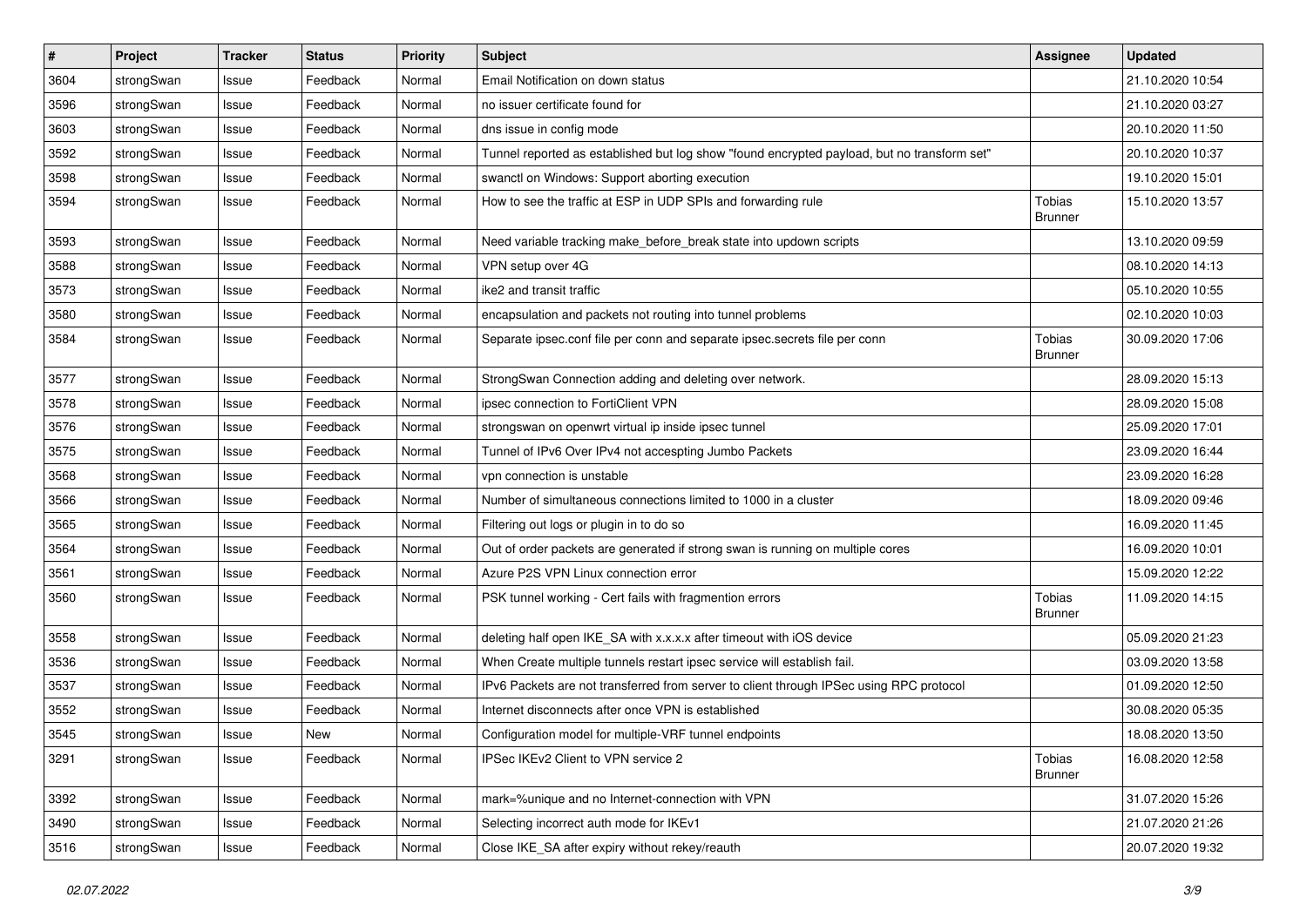| $\sharp$ | Project    | <b>Tracker</b> | <b>Status</b> | <b>Priority</b> | <b>Subject</b>                                                                                          | <b>Assignee</b>          | <b>Updated</b>   |
|----------|------------|----------------|---------------|-----------------|---------------------------------------------------------------------------------------------------------|--------------------------|------------------|
| 2701     | strongSwan | Issue          | New           | Normal          | Low bandwidth when Iperfing data thorugh IPSEC tunnel                                                   |                          | 07.07.2020 13:38 |
| 3499     | strongSwan | Issue          | Feedback      | Normal          | ISAKMP Signature hash algorithm / EAP-TLS Authentification                                              |                          | 30.06.2020 10:40 |
| 3500     | strongSwan | Issue          | Feedback      | Normal          | swanctl --list-cert not listing all certs                                                               |                          | 29.06.2020 15:25 |
| 2189     | strongSwan | Feature        | Assigned      | Normal          | Support RFC 8229: TCP Encapsulation of IKE and IPsec Packets                                            | Tobias<br><b>Brunner</b> | 05.06.2020 19:48 |
| 3442     | strongSwan | Issue          | Feedback      | Normal          | Apply policy based on network interface in transport mode                                               |                          | 13.05.2020 10:53 |
| 3441     | strongSwan | Feature        | New           | Normal          | [Android] Lock modification of VPN configurations on work devices                                       |                          | 11.05.2020 10:00 |
| 2160     | strongSwan | Issue          | Feedback      | Normal          | support for opportunistic encryption                                                                    |                          | 06.05.2020 10:32 |
| 3422     | strongSwan | Feature        | Feedback      | Normal          | Allow multiple local.id to be specified in a single connection?                                         |                          | 23.04.2020 13:19 |
| 3400     | strongSwan | Issue          | Feedback      | Normal          | Windows 10 IKEv2 rekeying fails                                                                         |                          | 16.04.2020 17:08 |
| 3403     | strongSwan | Issue          | Feedback      | Normal          | IKEv2 natd false detection                                                                              |                          | 09.04.2020 14:19 |
| 3398     | strongSwan | Feature        | New           | Normal          | Android client - allow configuring eap_id with EAP-TLS                                                  |                          | 06.04.2020 23:19 |
| 3389     | strongSwan | Issue          | Feedback      | Normal          | Child SAs not getting created after rekeying                                                            |                          | 30.03.2020 15:45 |
| 817      | strongSwan | Issue          | Feedback      | Normal          | <b>IKEv2 IPv6 Router Advertisement</b>                                                                  |                          | 27.03.2020 17:14 |
| 1057     | strongSwan | Feature        | New           | Normal          | conn switching based on eap identity                                                                    |                          | 24.03.2020 10:14 |
| 3377     | strongSwan | Issue          | Feedback      | Normal          | Interface ID not configured during HA synchronization                                                   |                          | 18.03.2020 10:15 |
| 3366     | strongSwan | Issue          | Feedback      | Normal          | Uninstall "any" trap policy if start_action=trap with virtual IPs is used                               |                          | 13.03.2020 14:57 |
| 3342     | strongSwan | Issue          | Feedback      | Normal          | Certain fields in Storngswan on Firestick4K are not editable                                            |                          | 20.02.2020 09:36 |
| 3341     | strongSwan | <b>Bug</b>     | Feedback      | Normal          | Application Icon missing on firestick 4K                                                                | Tobias<br><b>Brunner</b> | 20.02.2020 09:31 |
| 3326     | strongSwan | Issue          | <b>New</b>    | Normal          | update custom routing table (table 220 by default) with new routes if new networks and routes<br>appear |                          | 10.02.2020 12:01 |
| 3307     | strongSwan | Issue          | Feedback      | Normal          | Probable non compliance with RFC 7296 wrt traffic selector narrowing?                                   |                          | 14.01.2020 16:19 |
| 3304     | strongSwan | Issue          | Feedback      | Normal          | Found unsupported critical X.509 extension: X509v3 Name Constraints                                     |                          | 13.01.2020 14:50 |
| 3298     | strongSwan | Issue          | New           | Normal          | strategies to improve strongswan performance per single SA                                              |                          | 23.12.2019 14:05 |
| 3282     | strongSwan | Issue          | Feedback      | Normal          | Android VPN client keeps retrying in airplane mode                                                      |                          | 29.11.2019 16:06 |
| 3268     | strongSwan | Issue          | Feedback      | Normal          | Traffic disruption -- policy-based VPN to AWS VPN service                                               |                          | 15.11.2019 16:53 |
| 3254     | strongSwan | Issue          | Feedback      | Normal          | Log level in android level                                                                              |                          | 08.11.2019 08:36 |
| 104      | strongSwan | Feature        | Feedback      | Normal          | Postgresql Db Support                                                                                   |                          | 04.09.2019 10:05 |
| 3162     | strongSwan | Feature        | Feedback      | Normal          | Strongswan Android support for default DNS suffixes (UNITY DEF DOMAIN flag)                             |                          | 29.08.2019 10:29 |
| 3151     | strongSwan | Issue          | Feedback      | Normal          | Forecast stops forwarding multicast                                                                     |                          | 26.08.2019 14:06 |
| 3154     | strongSwan | Issue          | Feedback      | Normal          | signature validation failed only with sha2                                                              |                          | 20.08.2019 11:51 |
| 3135     | strongSwan | Feature        | Feedback      | Normal          | Android client - settings for connection re-try                                                         |                          | 12.08.2019 16:32 |
| 3122     | strongSwan | Issue          | Feedback      | Normal          | Strongswan software iterupts                                                                            |                          | 18.07.2019 02:27 |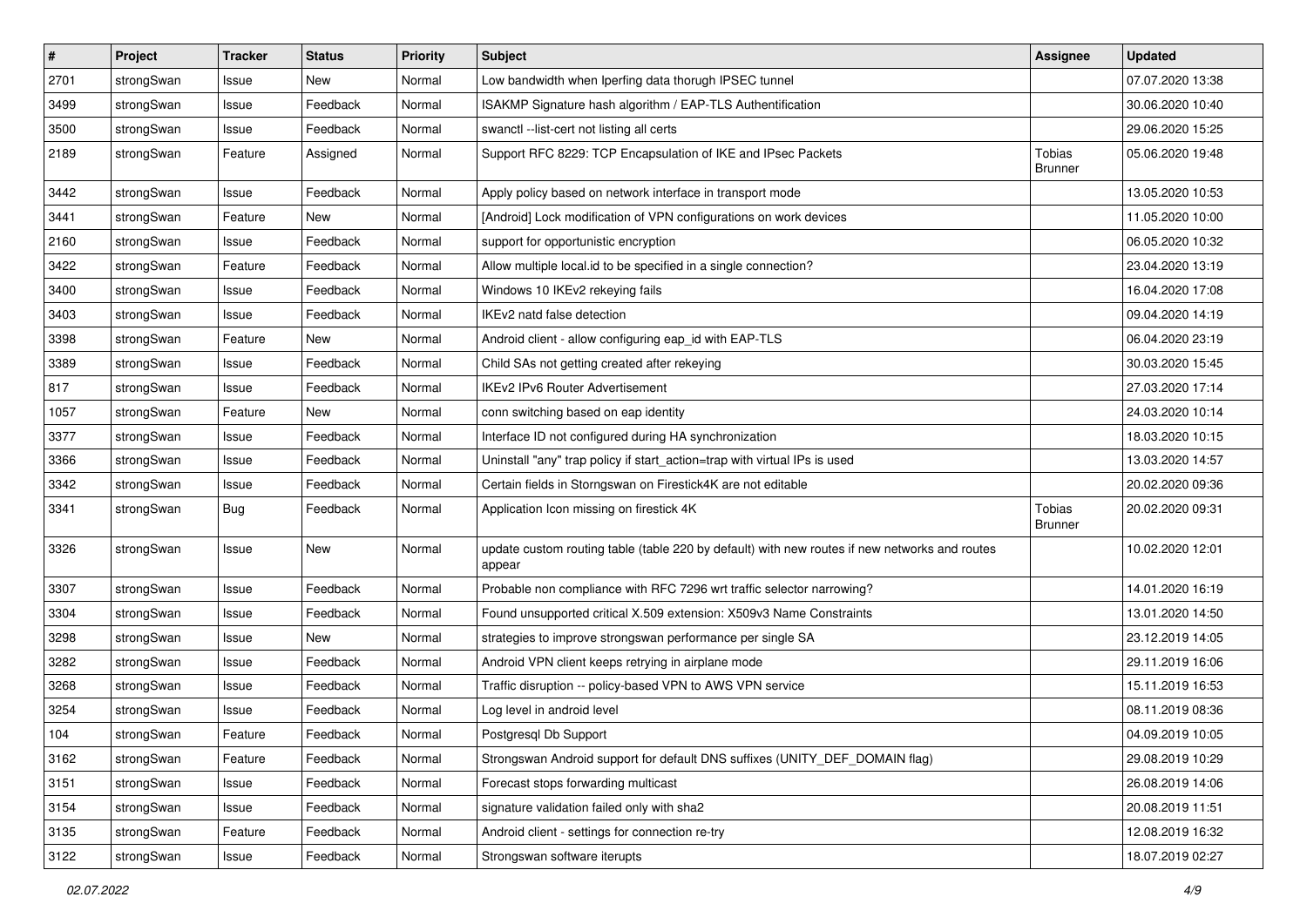| $\sharp$ | Project    | <b>Tracker</b> | <b>Status</b> | <b>Priority</b> | <b>Subject</b>                                                                                              | <b>Assignee</b> | <b>Updated</b>   |
|----------|------------|----------------|---------------|-----------------|-------------------------------------------------------------------------------------------------------------|-----------------|------------------|
| 3097     | strongSwan | Issue          | Feedback      | Normal          | charon restart behaviour                                                                                    |                 | 24.06.2019 16:09 |
| 3075     | strongSwan | Feature        | <b>New</b>    | Normal          | <b>IPsec Labelling</b>                                                                                      |                 | 29.05.2019 17:09 |
| 3072     | strongSwan | Issue          | Feedback      | Normal          | Windows 10: setting WFP SA SPI fails with error 0x80320014                                                  |                 | 29.05.2019 14:34 |
| 2750     | strongSwan | Issue          | Feedback      | Normal          | setting WFP SA SPI failed: 0x80320035                                                                       |                 | 27.05.2019 11:59 |
| 2966     | strongSwan | Issue          | Feedback      | Normal          | Problems with large amount of subnets in leftsubnet configuration                                           |                 | 02.04.2019 10:35 |
| 2972     | strongSwan | Feature        | Feedback      | Normal          | how to add X509v3 Key Usage: Key Encipherment                                                               |                 | 13.03.2019 13:59 |
| 2964     | strongSwan | Issue          | Feedback      | Normal          | Route to IKE Gateway Fails to Update Under Particular Configuration                                         |                 | 13.03.2019 10:38 |
| 2958     | strongSwan | Issue          | Feedback      | Normal          | Trap policies with unspecified remote IP covering multiple specific ports constantly produce new<br>IKE_SAs |                 | 11.03.2019 15:03 |
| 2870     | strongSwan | Issue          | Feedback      | Normal          | DNS resolution outside of tunnel if DNS server is in remote TS                                              |                 | 22.01.2019 11:06 |
| 2400     | strongSwan | Issue          | Feedback      | Normal          | Is DPD supposed to detect dead tunnel, or dead IKE instance                                                 |                 | 11.01.2019 22:53 |
| 2835     | strongSwan | Issue          | Feedback      | Normal          | Rekeyed SA can't be deleted in standby node                                                                 |                 | 19.12.2018 02:52 |
| 2816     | strongSwan | Issue          | Feedback      | Normal          | order of DNS entries is reversed in /etc/resolv.conf                                                        |                 | 06.11.2018 10:41 |
| 2814     | strongSwan | Feature        | Feedback      | Normal          | Force Keepalive Packets if There is no NAT                                                                  |                 | 29.10.2018 15:47 |
| 2793     | strongSwan | Feature        | Feedback      | Normal          | Remote identity with certificate                                                                            |                 | 15.10.2018 10:20 |
| 2729     | strongSwan | Feature        | Feedback      | Normal          | Does Swanctl provide the same option as Ipsec with the rightID using a %?                                   |                 | 20.09.2018 17:37 |
| 2726     | strongSwan | Issue          | Feedback      | Normal          | Strongswan selects wrong source IP                                                                          |                 | 23.08.2018 13:38 |
| 2707     | strongSwan | Feature        | New           | Normal          | More attributes taken/translated from radius attributes                                                     |                 | 14.07.2018 15:21 |
| 2621     | strongSwan | Issue          | Feedback      | Normal          | Android: VPN connection stops working, strongSwan shows Connected                                           |                 | 06.07.2018 13:06 |
| 2691     | strongSwan | Issue          | <b>New</b>    | Normal          | Strongswan and KSOFTIRQ cpu utilization                                                                     |                 | 26.06.2018 14:34 |
| 2682     | strongSwan | Issue          | New           | Normal          | IMV/IMC (re)Attestation                                                                                     |                 | 07.06.2018 21:25 |
| 2678     | strongSwan | Issue          | Feedback      | Normal          | Phase 1 issue                                                                                               |                 | 07.06.2018 20:06 |
| 2671     | strongSwan | Issue          | New           | Normal          | Passing user-supplied cerificate file names to charon-nm is problematic                                     |                 | 23.05.2018 21:27 |
| 2668     | strongSwan | Feature        | Feedback      | Normal          | UE shall include the DEVICE_IDENTITY Notify payload                                                         |                 | 22.05.2018 13:48 |
| 352      | strongSwan | Issue          | Feedback      | Normal          | unable to allocate SPIs from kernel when running 32 bit binaries on 64 bit Linux                            |                 | 17.04.2018 14:59 |
| 2618     | strongSwan | Issue          | Feedback      | Normal          | Query regarding assignment of Tunnel IP                                                                     |                 | 09.04.2018 10:57 |
| 2580     | strongSwan | Issue          | Feedback      | Normal          | [CFG] handling xx attribute failed in Android or Ubuntu, but works in macOS                                 |                 | 09.03.2018 17:49 |
| 2560     | strongSwan | Issue          | Feedback      | Normal          | Duplicate CA cert requests sent                                                                             |                 | 28.02.2018 10:54 |
| 1068     | strongSwan | <b>Bug</b>     | Feedback      | Normal          | strongswan 5.3.2 and IKEv1 in transport mode causes NO PROPOSAL CHOSEN error                                |                 | 26.01.2018 13:30 |
| 2495     | strongSwan | Feature        | Feedback      | Normal          | LibreSSL Plugin                                                                                             |                 | 13.12.2017 09:29 |
| 2494     | strongSwan | Issue          | Feedback      | Normal          | Problems With 64bit Slot IDs With Pkcs11 Plugin                                                             | Jordan Hrycaj   | 12.12.2017 16:03 |
| 2493     | strongSwan | Issue          | Feedback      | Normal          | Pkcs11 Plugin Returns w/Bogus Return Code                                                                   | Jordan Hrycaj   | 12.12.2017 15:58 |
| 2446     | strongSwan | Issue          | Feedback      | Normal          | Traffic loss during IKE reauth despite make-before-break enabled                                            |                 | 27.11.2017 17:12 |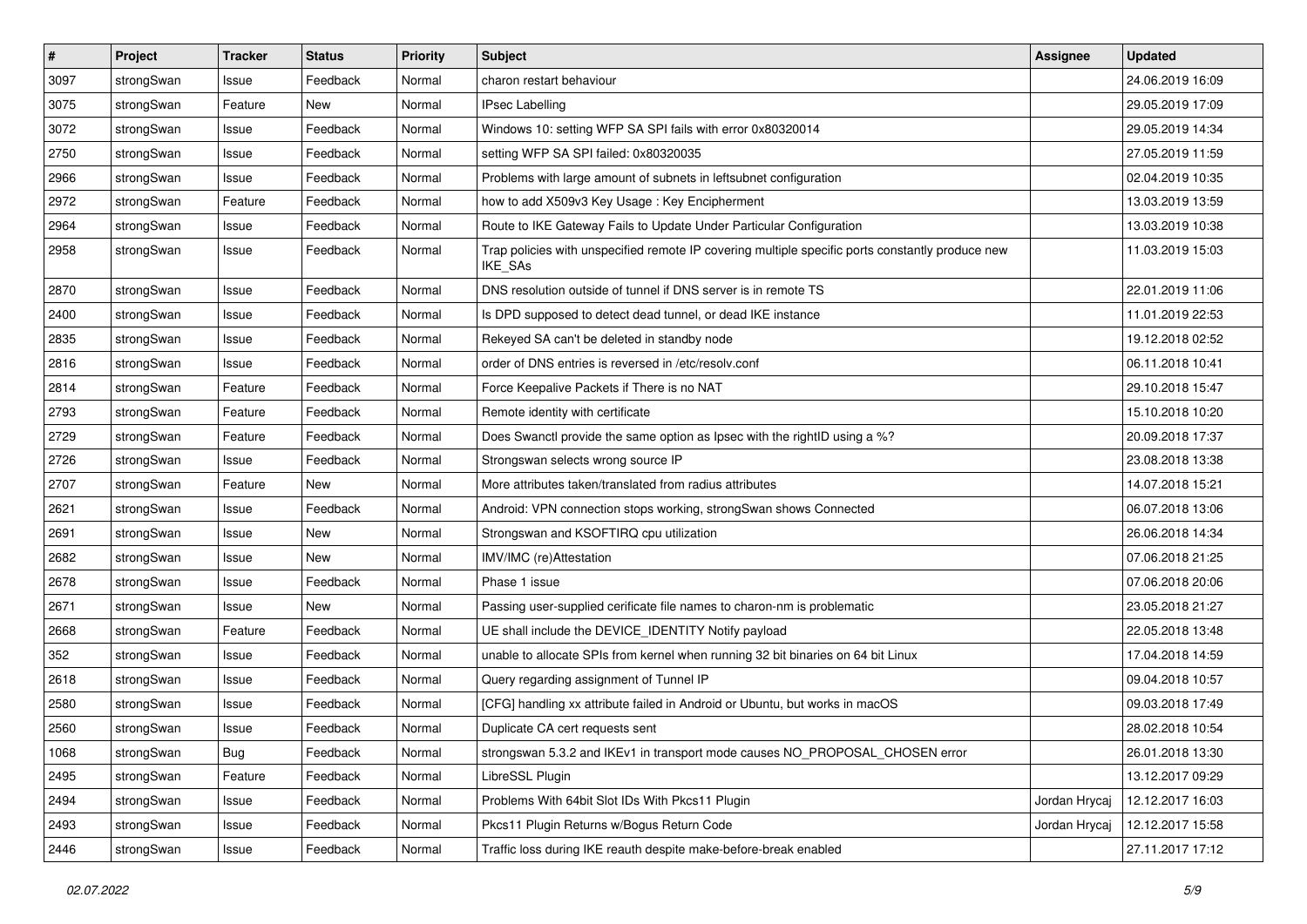| $\sharp$ | Project    | <b>Tracker</b> | <b>Status</b> | <b>Priority</b> | <b>Subject</b>                                                                                                                                          | Assignee            | <b>Updated</b>   |
|----------|------------|----------------|---------------|-----------------|---------------------------------------------------------------------------------------------------------------------------------------------------------|---------------------|------------------|
| 2464     | strongSwan | Issue          | New           | Normal          | How to Loadbalance strongswan IPsec via NGINX?                                                                                                          |                     | 12.11.2017 19:16 |
| 2077     | strongSwan | Issue          | Feedback      | Normal          | Grace period before reassigning offline IP lease                                                                                                        |                     | 06.10.2017 10:44 |
| 2432     | strongSwan | Issue          | New           | Normal          | PLUTO_ME can be different for up-client and down-client                                                                                                 |                     | 21.09.2017 11:57 |
| 960      | strongSwan | Feature        | Feedback      | Normal          | Raise ALERT_PROPOSAL_MISMATCH_IKE in IKE V1                                                                                                             | <b>Martin Willi</b> | 30.08.2017 09:05 |
| 2411     | strongSwan | Issue          | Feedback      | Normal          | VPN server name resolution is done via overlay DNS server upon IKE disconnect                                                                           |                     | 22.08.2017 10:42 |
| 2394     | strongSwan | Issue          | Feedback      | Normal          | IP is not assigned after re-authentication                                                                                                              |                     | 04.08.2017 19:03 |
| 2361     | strongSwan | Feature        | New           | Normal          | Import .sswan files from NetworkManager                                                                                                                 |                     | 12.06.2017 15:25 |
| 2095     | strongSwan | Feature        | Feedback      | Normal          | Support liveness check in Strongswan                                                                                                                    |                     | 31.05.2017 00:56 |
| 1559     | strongSwan | Feature        | Feedback      | Normal          | Expose received XAUTH/EAP username/password prompts via VICI, send secrets via VICI on<br>prompt                                                        |                     | 09.05.2017 16:28 |
| 2319     | strongSwan | Issue          | Feedback      | Normal          | gives up trying to bring up connection after DNS SERVFAIL                                                                                               |                     | 08.05.2017 15:41 |
| 2307     | strongSwan | Feature        | Feedback      | Normal          | Permit installation of trap policy for CHILD_SA configurations with unset local_addrs                                                                   |                     | 26.04.2017 15:04 |
| 2273     | strongSwan | Bug            | Feedback      | Normal          | Unable to install strongswan client helper on OSX El Capitan                                                                                            |                     | 10.03.2017 15:34 |
| 2260     | strongSwan | Issue          | New           | Normal          | Number of CHILD_SA for a single connection grows over time                                                                                              |                     | 28.02.2017 13:46 |
| 2203     | strongSwan | Issue          | Feedback      | Normal          | Protecting symetric traffic using high availability in gateway to gateway setup (both active)                                                           |                     | 15.02.2017 14:20 |
| 2202     | strongSwan | Feature        | Feedback      | Normal          | Radius NAS IP to be specified                                                                                                                           |                     | 18.01.2017 17:58 |
| 2184     | strongSwan | Issue          | Feedback      | Normal          | configuration with multiple RSA keys                                                                                                                    |                     | 14.12.2016 13:09 |
| 2185     | strongSwan | Feature        | Feedback      | Normal          | INTERNAL_IP4_SUBNET Attribute Support in Android Client                                                                                                 |                     | 10.12.2016 01:14 |
| 2178     | strongSwan | Issue          | New           | Normal          | ha and updown                                                                                                                                           |                     | 01.12.2016 13:53 |
| 2165     | strongSwan | Feature        | Feedback      | Normal          | missing LIBRESSL_VERSION_NUMBER support                                                                                                                 |                     | 03.11.2016 09:23 |
| 1082     | strongSwan | Feature        | Feedback      | Normal          | Framed-Route to set leftsubnet                                                                                                                          |                     | 07.10.2016 10:02 |
| 2112     | strongSwan | Issue          | New           | Normal          | Broadcast packets are not relayed from Lan to Vpn clilent                                                                                               |                     | 14.09.2016 14:18 |
| 2110     | strongSwan | Issue          | Feedback      | Normal          | Remote Identity (IDr) in IKE AUTH Response is sent as hex-encoded binary value instead of text<br>when setting leftid to type KEY_ID (leftid=@#xxxxxxx) |                     | 13.09.2016 21:42 |
| 1506     | strongSwan | Feature        | Feedback      | Normal          | Enhance DoS protection to deny users that failed Authentication                                                                                         |                     | 17.06.2016 14:31 |
| 1482     | strongSwan | Feature        | Feedback      | Normal          | Allow changing init_limit_half_open etc. at runtime by reloading strongswan.conf                                                                        |                     | 26.05.2016 14:49 |
| 1456     | strongSwan | Issue          | Feedback      | Normal          | Missing Tunnel-Client-Endpoint & Tunnel-Server-Endpoint AVP in RADIUS Accounting Start/Stop<br>messages                                                 |                     | 11.05.2016 11:54 |
| 1422     | strongSwan | Issue          | Feedback      | Normal          | IKEv1: IKE_SA reauth vs. CHILD_SA rekey race prevents IKE_SA reauthentication in time                                                                   |                     | 20.04.2016 15:06 |
| 1383     | strongSwan | Issue          | Feedback      | Normal          | How to limit the amount of the installed Child SAs                                                                                                      |                     | 08.04.2016 11:20 |
| 1338     | strongSwan | Issue          | Feedback      | Normal          | problem with changing esp algorithm in strongswan                                                                                                       |                     | 10.03.2016 18:23 |
| 1334     | strongSwan | Issue          | Feedback      | Normal          | Version 5.3.5, duplicated tunnel aftr IKE_SA rekeyed                                                                                                    |                     | 10.03.2016 11:06 |
| 1289     | strongSwan | Issue          | New           | Normal          | HA plugin should sync last sent packet                                                                                                                  |                     | 01.02.2016 13:59 |
| 1276     | strongSwan | Issue          | Feedback      | Normal          | Threading: ext-auth hook blocks any other connection attempt                                                                                            |                     | 27.01.2016 12:28 |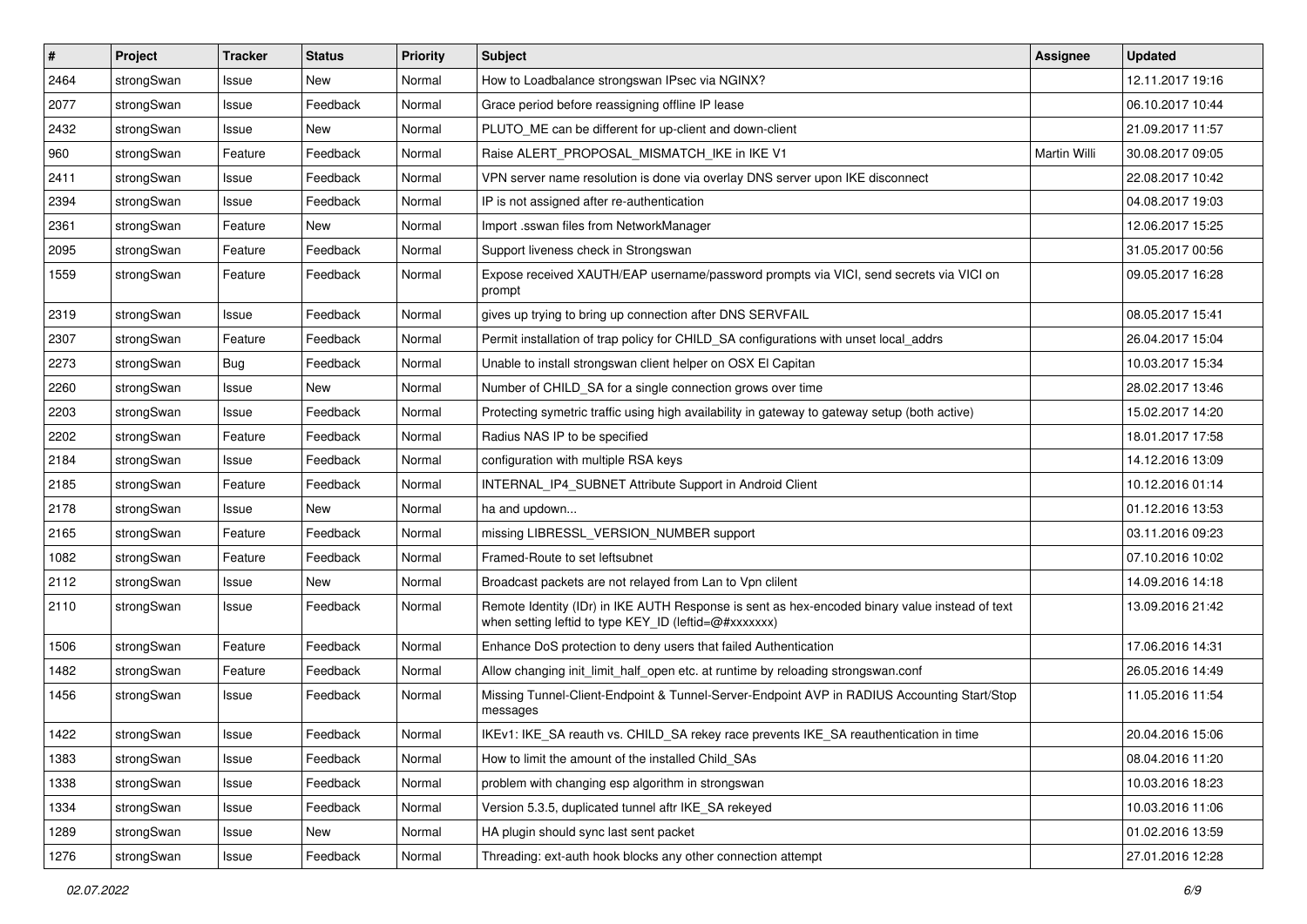| $\vert$ # | Project    | <b>Tracker</b> | <b>Status</b> | Priority | <b>Subject</b>                                                                          | <b>Assignee</b>          | <b>Updated</b>   |
|-----------|------------|----------------|---------------|----------|-----------------------------------------------------------------------------------------|--------------------------|------------------|
| 1253      | strongSwan | Feature        | Feedback      | Normal   | Strongswan doesn't support CA bundles                                                   |                          | 19.01.2016 11:23 |
| 1271      | strongSwan | Issue          | <b>New</b>    | Normal   | X.509 UTF-8 support                                                                     |                          | 17.01.2016 14:39 |
| 930       | strongSwan | Feature        | New           | Normal   | Option to have non-sequential v6 roadwarrior addresses                                  |                          | 12.01.2016 16:36 |
| 1251      | strongSwan | Feature        | New           | Normal   | FreeBSD HA                                                                              |                          | 11.01.2016 22:01 |
| 1008      | strongSwan | Feature        | Feedback      | Normal   | FARP for IPv6                                                                           |                          | 14.12.2015 20:59 |
| 162       | strongSwan | Feature        | Feedback      | Normal   | Submit ClusterIP patches mainline                                                       |                          | 14.12.2015 20:43 |
| 1207      | strongSwan | Feature        | New           | Normal   | Add more than 2 hosts support to HA plugin and make it configurable                     |                          | 08.12.2015 05:05 |
| 1165      | strongSwan | Issue          | <b>New</b>    | Normal   | StrongSwan Virtual Ip problem                                                           | Martin Willi             | 19.10.2015 23:59 |
| 1157      | strongSwan | Issue          | Feedback      | Normal   | Message ID overflow RFC 5996 2.2                                                        |                          | 12.10.2015 13:52 |
| 1000      | strongSwan | Feature        | Feedback      | Normal   | Raise ALERT_TS_MISMATCH in IKE V1                                                       |                          | 09.09.2015 12:47 |
| 1081      | strongSwan | Feature        | New           | Normal   | Active/standby VPN Gateway Failover                                                     |                          | 21.08.2015 22:01 |
| 1079      | strongSwan | Feature        | Feedback      | Normal   | Future Plans for firwall configuration equivalent under FreeBSD                         |                          | 21.08.2015 15:58 |
| 973       | strongSwan | Issue          | <b>New</b>    | Normal   | IKEv2 dpd + auto=route + tunnel downtime cause additional CHILD_SAs                     |                          | 29.05.2015 17:40 |
| 357       | strongSwan | Issue          | New           | Normal   | Lifetime in case of IKEv1                                                               |                          | 18.05.2015 10:40 |
| 927       | strongSwan | Feature        | <b>New</b>    | Normal   | Charon: Implement route events and add an consumer in updown plugin                     |                          | 11.04.2015 12:02 |
| 926       | strongSwan | Issue          | New           | Normal   | HA: resync errors when a node is joining a cluster                                      |                          | 10.04.2015 15:05 |
| 923       | strongSwan | Issue          | <b>New</b>    | Normal   | MOBIKE not working on HA cluster                                                        |                          | 09.04.2015 09:46 |
| 87        | strongSwan | Feature        | <b>New</b>    | Normal   | IPsec Multicast Support                                                                 |                          | 19.12.2014 14:20 |
| 777       | strongSwan | Issue          | New           | Normal   | column length in attributes table of strongswan database is too short                   |                          | 25.11.2014 20:46 |
| 766       | strongSwan | Feature        | New           | Normal   | Make retransmit settings tunable by connection                                          |                          | 14.11.2014 10:02 |
| 746       | strongSwan | Feature        | New           | Normal   | Different radius server(s) for accounting                                               |                          | 22.10.2014 12:23 |
| 730       | strongSwan | Issue          | New           | Normal   | NAT-NAT fallback                                                                        |                          | 09.10.2014 12:40 |
| 482       | strongSwan | Issue          | Feedback      | Normal   | NAT-NAT connection                                                                      | Tobias<br><b>Brunner</b> | 09.10.2014 12:37 |
| 702       | strongSwan | Issue          | <b>New</b>    | Normal   | ipsec route mode, Strongswan as responder may result collsion in INIT exchange. and ike |                          | 12.09.2014 16:34 |
| 697       | strongSwan | Issue          | <b>New</b>    | Normal   | HA: nodes fail to sync data because of UDP packet drops                                 |                          | 09.09.2014 14:29 |
| 693       | strongSwan | Feature        | Feedback      | Normal   | Time policy for roadwarrior                                                             | Tobias<br><b>Brunner</b> | 02.09.2014 11:06 |
| 541       | strongSwan | Issue          | New           | Normal   | List of servers in client config (Failover)                                             |                          | 13.08.2014 15:10 |
| 645       | strongSwan | Feature        | New           | Normal   | Support HeapAlloc() and friends in leak-detective                                       |                          | 10.07.2014 15:12 |
| 644       | strongSwan | Feature        | <b>New</b>    | Normal   | Non-monolithic Windows build                                                            |                          | 10.07.2014 15:12 |
| 643       | strongSwan | Feature        | New           | Normal   | CNG/Bcrypt native Windows crypto plugin                                                 |                          | 10.07.2014 15:12 |
| 642       | strongSwan | Feature        | New           | Normal   | Windows Named Pipe stream and service                                                   |                          | 10.07.2014 15:11 |
| 641       | strongSwan | Feature        | New           | Normal   | kernel-iph virtual IP support and IKE routing lookups ignoring IPsec routes             |                          | 10.07.2014 15:11 |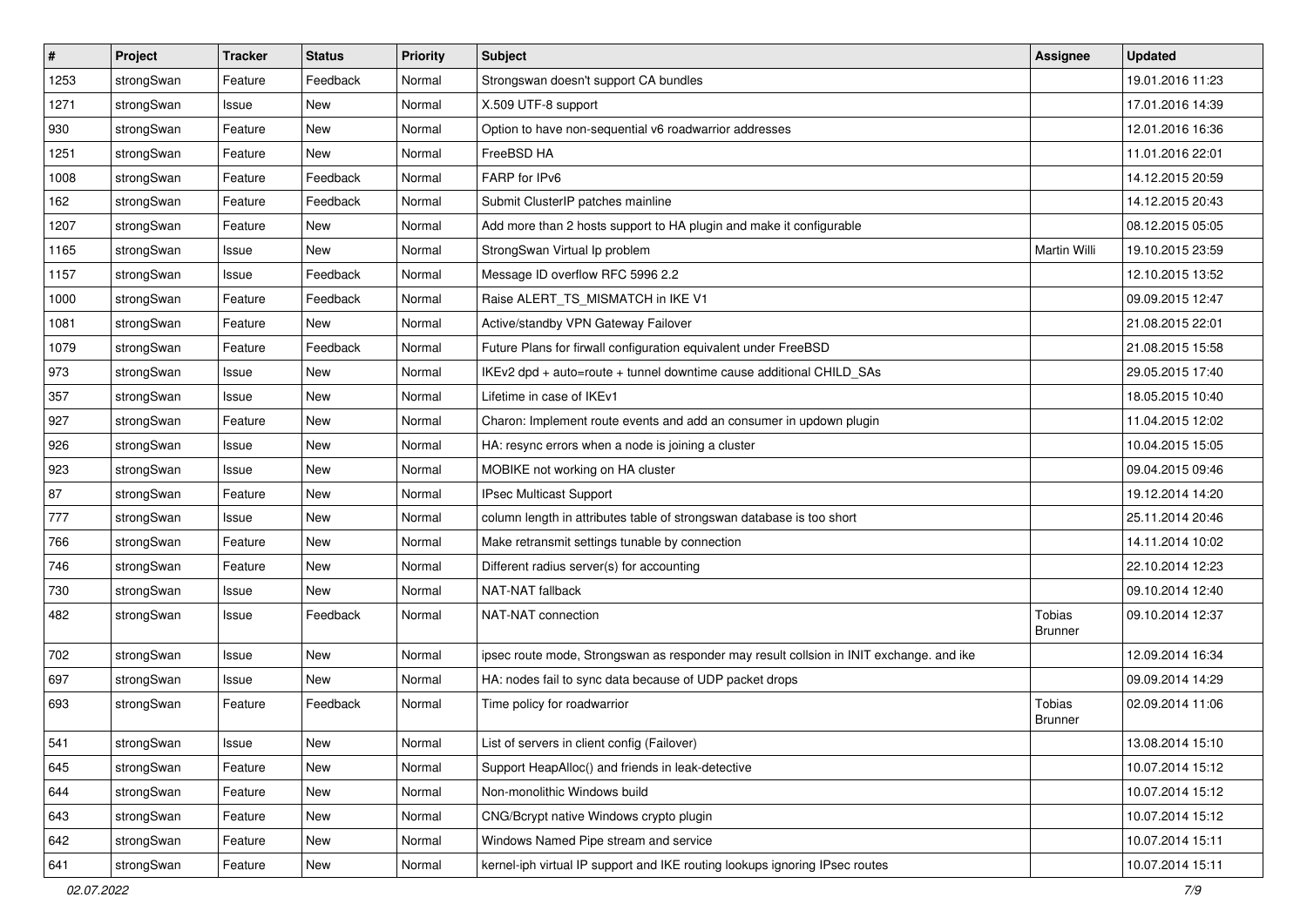| $\vert$ # | Project    | <b>Tracker</b> | <b>Status</b> | Priority | <b>Subject</b>                                                                                           | Assignee                 | <b>Updated</b>   |
|-----------|------------|----------------|---------------|----------|----------------------------------------------------------------------------------------------------------|--------------------------|------------------|
| 640       | strongSwan | Feature        | New           | Normal   | Provide an init once() abstraction layer                                                                 |                          | 10.07.2014 15:10 |
| 522       | strongSwan | Issue          | New           | Normal   | Mac OS X native application won't update network interface for DNS lookups                               |                          | 08.07.2014 10:23 |
| 628       | strongSwan | Issue          | New           | Normal   | Windows Phone 8.1 - Certificate Pattern Matching                                                         |                          | 30.06.2014 14:06 |
| 619       | strongSwan | Issue          | New           | Normal   | pki --issue should have an --out option                                                                  |                          | 15.06.2014 00:26 |
| 552       | strongSwan | Issue          | Feedback      | Normal   | move pki tool to ipsecdir                                                                                | Tobias<br><b>Brunner</b> | 14.04.2014 13:52 |
| 456       | strongSwan | <b>Bug</b>     | Feedback      | Normal   | StrongSwan client for OS X crashes                                                                       | <b>Martin Willi</b>      | 21.03.2014 12:16 |
| 542       | strongSwan | Issue          | Feedback      | Normal   | Nesting tunnels                                                                                          | Andreas<br>Steffen       | 07.03.2014 09:22 |
| 268       | strongSwan | Feature        | Feedback      | Normal   | support for ssh keypairs in strongswan network-manager plugin                                            | Tobias<br>Brunner        | 19.02.2014 15:13 |
| 462       | strongSwan | Issue          | Feedback      | Normal   | strongswan android app can not use on android 4.4 OS                                                     | Tobias<br><b>Brunner</b> | 06.01.2014 13:07 |
| 420       | strongSwan | Feature        | Feedback      | Normal   | Add more of the verbs that were supported by pluto to the updown plugin                                  | Tobias<br><b>Brunner</b> | 11.10.2013 07:56 |
| 404       | strongSwan | Issue          | Feedback      | Normal   | TNC: Update HowTos and implement some compilation flag checking                                          | Andreas<br>Steffen       | 10.09.2013 13:58 |
| 359       | strongSwan | Issue          | Feedback      | Normal   | Mediation Server Connection                                                                              | Tobias<br>Brunner        | 16.07.2013 16:25 |
| 243       | strongSwan | Feature        | Feedback      | Normal   | Configure routing table in peer                                                                          | Tobias<br><b>Brunner</b> | 23.05.2013 20:03 |
| 309       | strongSwan | Feature        | Feedback      | Normal   | Problem with Network Aliases for charon.interfaces_ignore and charon.interfaces_use                      | Tobias<br><b>Brunner</b> | 21.03.2013 19:32 |
| 312       | strongSwan | Feature        | New           | Normal   | Feature Request: Option to limit or disable sending of ADDITIONAL_*_ADDRESS list for MOBIKE<br>Responder |                          | 13.03.2013 19:19 |
| 302       | strongSwan | <b>Bug</b>     | Feedback      | Normal   | No matching outbound IPsec policy                                                                        | Tobias<br><b>Brunner</b> | 01.03.2013 12:19 |
| 215       | strongSwan | Feature        | New           | Normal   | strongswan NetworkManager plugin: make the "normal" ipsec configuration usable                           |                          | 12.08.2012 04:47 |
| 173       | strongSwan | Feature        | Assigned      | Normal   | Support for IP address ranges in traffic selectors                                                       | Tobias<br>Brunner        | 14.06.2012 11:31 |
| 129       | strongSwan | Feature        | Assigned      | Normal   | Relations between ike/child/peer cfg                                                                     | Martin Willi             | 06.02.2012 10:50 |
| 3626      | strongSwan | Issue          | Feedback      | Low      | "Always On VPN" not available in Fire TV 4k                                                              | Tobias<br>Brunner        | 11.11.2020 12:41 |
| 3613      | strongSwan | Issue          | Feedback      | Low      | Load-test jobs scheduled after tunnels are terminated                                                    |                          | 28.10.2020 12:06 |
| 3457      | strongSwan | Feature        | New           | Low      | user-friendly pkcs11 certificate selection                                                               |                          | 22.05.2020 12:52 |
| 3456      | strongSwan | Feature        | New           | Low      | move to github/gitlab                                                                                    |                          | 22.05.2020 12:27 |
| 3276      | strongSwan | Feature        | Feedback      | Low      | N1_MODE_CAPABILITY                                                                                       |                          | 21.11.2019 16:49 |
| 3244      | strongSwan | Feature        | New           | Low      | eap-peap on android                                                                                      |                          | 04.11.2019 10:17 |